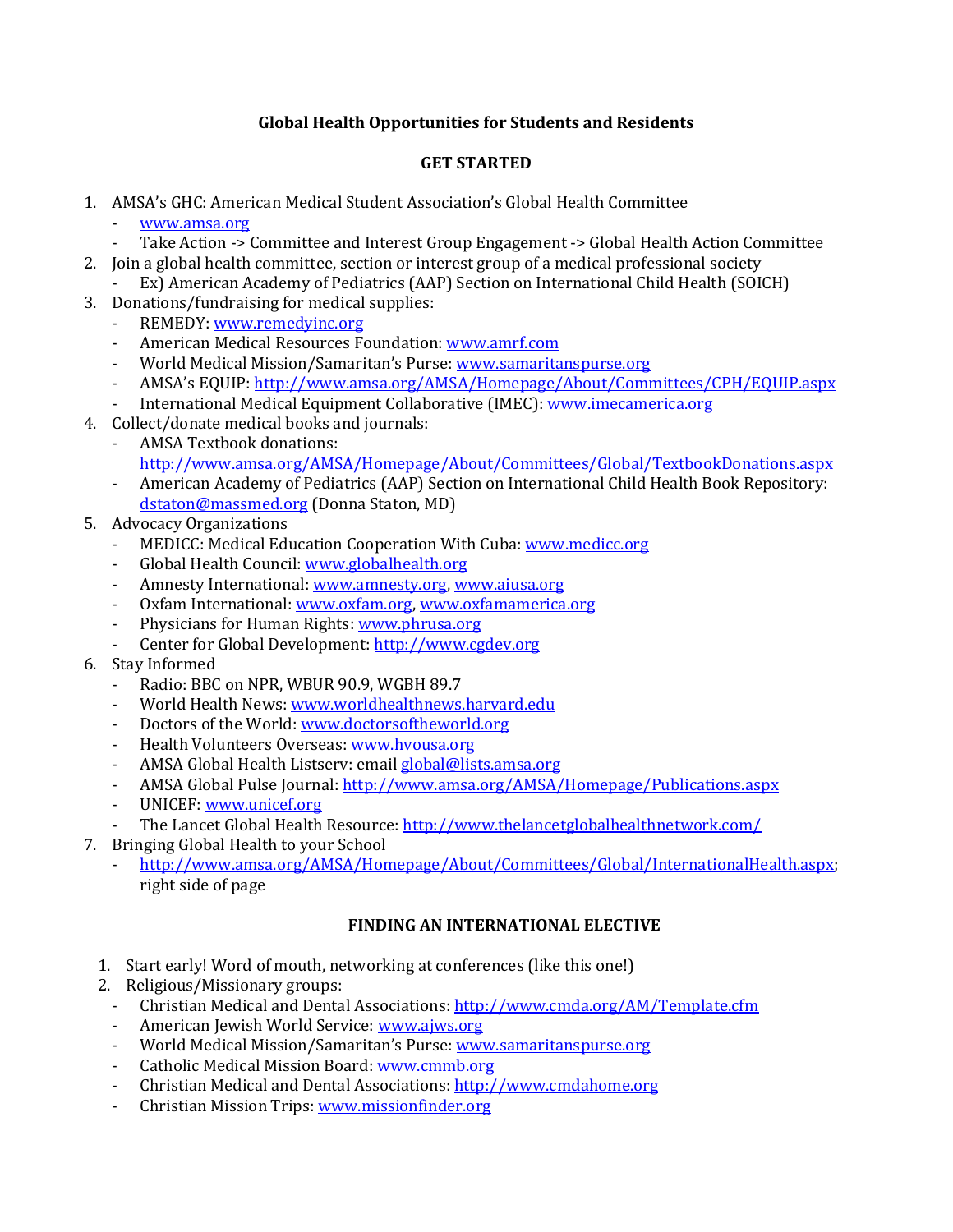- 3. Take an international health or tropical medicine course
	- Gorgas Course in Clinical Tropical Medicine in Peru via University of Alabama: [http://info.dom.uab.edu/gorgas;](http://info.dom.uab.edu/gorgas) 2 months, apply 1 year in advance
	- International Health in the Developing World: Clinical and Community Care [http://www.globalhealth.arizona.edu](http://www.globalhealth.arizona.edu/)
- International Health Central American Institute: [http://www.ihcai.org](http://www.ihcai.org/)
- 4. Take a Spanish Course
	- Work Study Spanish: (Mexico Pacific Coast): [www.mardejade.com](http://www.mardejade.com/)
	- Interhealth South America, International Health and Medical Spanish (4th year students and residents; summer program for 1st year medical students)[: www.InterhealthSA.net](http://www.interhealthsa.net/)
	- AMSA's "SALUD" Programs: <http://www.amerispan.com/salud>
	- University of Nebraska's "Medical Spanish/International Health" program: [www.unmc.edu/isp](http://www.unmc.edu/isp)
	- Cachamsi Medical Spanish and Clinical Experience[: http://www.cachamsi.com/](http://www.cachamsi.com/)
	- CPI Spanish Immersion School:<http://www.cpi-edu.com/>
	- Intercultura Spanish Language School[: http://www.interculturacostarica.com/](http://www.interculturacostarica.com/)
	- Medical Spanish courses in US or Mexico:<http://medspanish.org/>
- 5. Apply for an established elective through a medical school or other organization
	- Roatan Volunteer Pediatric Clinic, Honduras: [http://www.roatanclinic.org](http://www.roatanclinic.org/)
	- Belize Rural Elective (Medical College of Wisconsin)[: www.family.mcw.edu/Belize.htm](http://www.family.mcw.edu/Belize.htm)
	- Child Family Health International (Mexico, India, Ecuador, South Africa): [www.cfhi.org](http://www.cfhi.org/)
	- International Service Learning (ISL), Kenya and Uganda programs: [www.islonline.org](http://www.islonline.org/)
	- OmniMed Program (Uganda, Belize, Guyana)[: www.omnimed.org](http://www.omnimed.org/)
	- Consortium of Universities for Global Health (CUGH): [www.cugh.org](http://www.cugh.org/)
	- Ohio University College of Osteopathic Medicine, Kenya program: <http://www.oucom.ohiou.edu/International/SHAREKenya/index.htm>
	- Baylor Medical College, Electives Abroad/Elective Locations: [www.bcm.edu/medschool/tracks/international/elective\\_locations\\_international.htm](http://www.bcm.edu/medschool/tracks/international/elective_locations_international.htm)
	- Stanford School of Medicine:<http://ihealth.stanford.edu/index.html>
	- International Alliance in Service and Education (IASE)[: http://www.iaseco.org](http://www.iaseco.org/)
	- International Medical Volunteers Association's website: [www.imva.org](http://www.imva.org/)
	- Caribbean Clinical Elective Program (Barbados, Grenada, Guyana, St. Vincent, Trinidad). Contact Mrs. Bernadette Brown, St. George's University, Phone: 473-440-5494; email: [bbrown@sgu.edu](mailto:bbrown@sgu.edu)
	- St. George's General Hospital, Grenada, W. Indies (3rd, 4th years and residents; contact Sister Anestasia 473-440-5494; Dr. Phillip Finlay, Director of Clinical Services; for those interested in pediatrics, contact Dr. Beverly Nelson[, beverly@caribsurf.com\)](mailto:beverly@caribsurf.com)
	- International Federation of Medical Students' Associations (IFMSA): [http://www.ifmsa-usa.org](http://www.ifmsa-usa.org/)
	- Ghana Health and Education Initiative[: http://www.ghei.org](http://www.ghei.org/)
	- Wilderness and Tropical Medicine Rotation (Belize): [http://medschool.umaryland.edu/osr/training\\_belize.asp](http://medschool.umaryland.edu/osr/training_belize.asp)
	- AMSA International Health Opportunities Database:<http://www.amsa.org/global/ih/ihopps.cfm>
	- Family Practice Residencies with International Rotations[: http://www.aafp.org/cgi](http://www.aafp.org/cgi-bin/ihcop.pl#search)[bin/ihcop.pl#search](http://www.aafp.org/cgi-bin/ihcop.pl#search)
	- Tufts/Baystate Residents Educated in Alternative Cultures and Health (REACH): [http://www.baystatehealth.org/AcademicAffairs/Main+Nav/Education/Interdepartmental+Progra](http://www.baystatehealth.org/AcademicAffairs/Main+Nav/Education/Interdepartmental+Programs/Global+Health) [ms/Global+Health](http://www.baystatehealth.org/AcademicAffairs/Main+Nav/Education/Interdepartmental+Programs/Global+Health)
- Massachusetts Medical Society's Global Medicine Network[: www.globalmedicine.org](http://www.globalmedicine.org/)
- 6. Short term medical missions
	- Operation Smile: Plastic and reconstructive surgery: [www.operationsmile.org](http://www.operationsmile.org/)
	- MEDICO (Medical, Eye, and Dental International Care Organization)[: www.medico.org](http://www.medico.org/)
	- Interplast, Inc. (plastic surgery, cleft lip/palate): www.interplast.org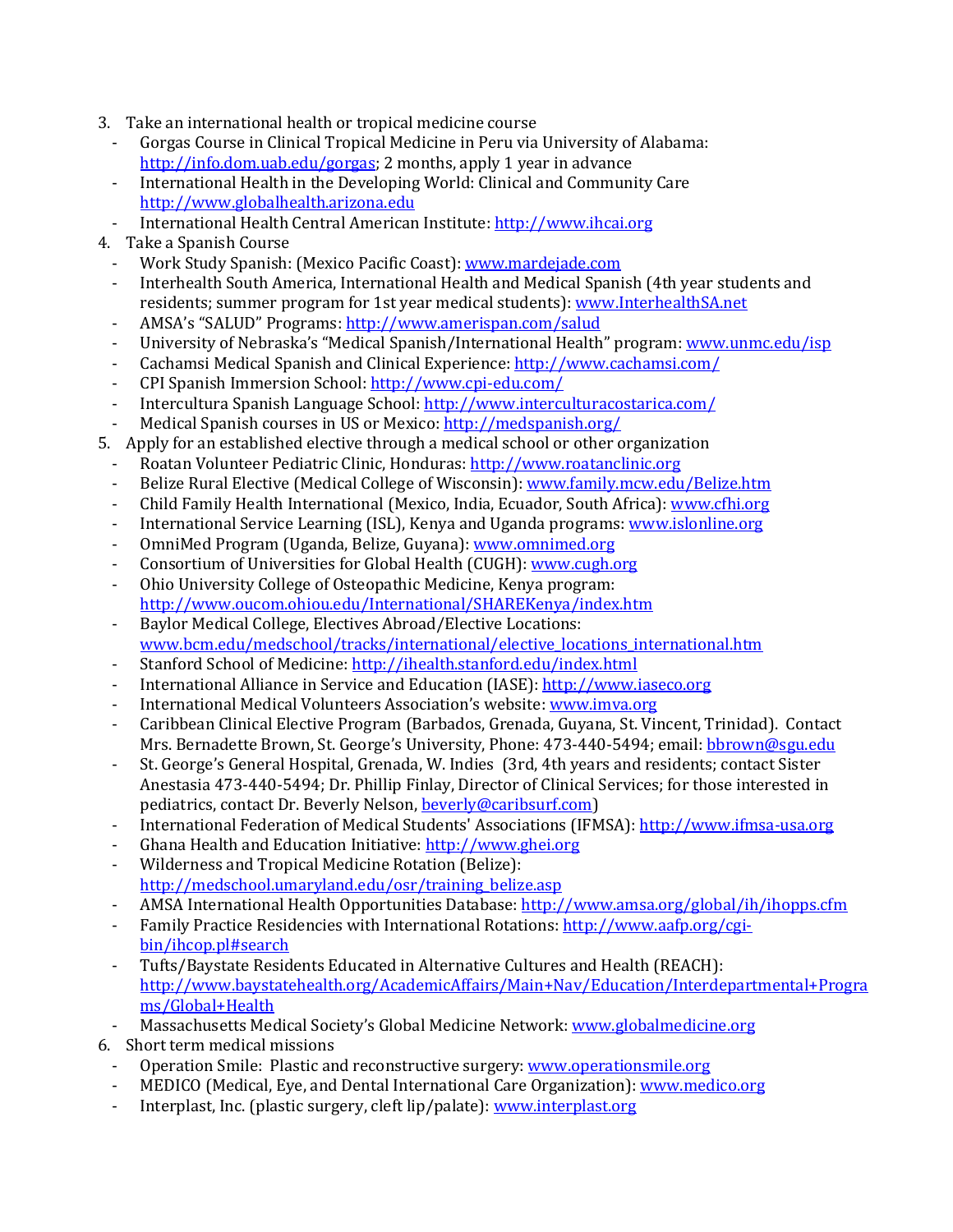### **FUNDING AN INTERNATIONAL ELECTIVE**

- 1. Massachusetts Medical Society Grants:<http://www.globalmedicine.org/GMN/grant.html>
- 2. Check professional organization sites
	- ex) American Academy of Pediatrics David Sigelman International Grant \$500 <http://www.mcaap.org/grant.php/>
	- AMSA Global Health Scholars Program: [http://www.amsa.org/AMSA/Homepage/EducationCareerDevelopment/AMSAAcademy/G](http://www.amsa.org/AMSA/Homepage/EducationCareerDevelopment/AMSAAcademy/GHSP.aspx) [HSP.aspx](http://www.amsa.org/AMSA/Homepage/EducationCareerDevelopment/AMSAAcademy/GHSP.aspx)
- 3. University-based funding:
	- Yale/Johnson & Johnson Physician Scholars in International Health Program: <http://www.info.med.yale.edu/ischolar>
	- University of Washington's International Health Group Sources for Funding: <http://depts.washington.edu/ihg/funding.htm>
	- University of Illinois Funding Opportunities:<http://www.library.uiuc.edu/iris>
	- Baylor College of Medicine List of Funding Sources: [http://www.bcm.edu/medschool/tracks/international/funding\\_sources.htm](http://www.bcm.edu/medschool/tracks/international/funding_sources.htm)
	- The University of California-San Francisco School of Medicine: <http://medschool.ucsf.edu/intlprograms/Programs/Funding.aspx>
	- University of Washington International Health Group: <http://depts.washington.edu/ihg/funding.htm>
	- University of Arizona Family and Community Medicine List of scholarships: [http://www.globalhealth.arizona.edu/financial\\_assistance](http://www.globalhealth.arizona.edu/financial_assistance)
	- International Healthcare Opportunities Clearinghouse, UMass Memorial Medical Center: <http://library.umassmed.edu/ihoc/resources.cfm> (click Grants and Funding)
- 4. Fellowship Opportunities:
	- Fogarty International Center:<http://www.aamc.org/students/medstudents/overseasfellowship>
	- The Albert Schweitzer Fellowship[: www.schweitzerfellowship.org](http://www.schweitzerfellowship.org/)
	- CDC Hubert Global Health Fellowship: <http://www.cdc.gov/HubertFellowship/>
	- Doris Duke International Clinical Research Fellowship[: http://www.ddcf.org/Programs/Medical-](http://www.ddcf.org/Programs/Medical-Research/Goals-and-Strategies/Build-the-Clinical-Research-Career-Ladder/International-Clinical-Research-Fellowship/)[Research/Goals-and-Strategies/Build-the-Clinical-Research-Career-Ladder/International-Clinical-](http://www.ddcf.org/Programs/Medical-Research/Goals-and-Strategies/Build-the-Clinical-Research-Career-Ladder/International-Clinical-Research-Fellowship/)[Research-Fellowship/](http://www.ddcf.org/Programs/Medical-Research/Goals-and-Strategies/Build-the-Clinical-Research-Career-Ladder/International-Clinical-Research-Fellowship/)
	- David L. Boren Graduate Fellowships[: www.borenawards.org](http://www.borenawards.org/)
	- Fulbright US Student Program[: http://us.fulbrightonline.org/fulbright-us-student-program](http://us.fulbrightonline.org/fulbright-us-student-program)
	- Lambarene Schweitzer Fellowship in Gabon (requires French fluency): <http://www.schweitzerfellowship.org/chapters/lambarene/>
	- Bejamin H. Kean Travel Fellowship in Tropical Medicine: [http://www.astmh.org/AM/Template.cfm?Section=ASTMH\\_Sponsored\\_Fellowships&Templ](http://www.astmh.org/AM/Template.cfm?Section=ASTMH_Sponsored_Fellowships&Template=/CM/ContentDisplay.cfm&ContentID=5513) [ate=/CM/ContentDisplay.cfm&ContentID=5513](http://www.astmh.org/AM/Template.cfm?Section=ASTMH_Sponsored_Fellowships&Template=/CM/ContentDisplay.cfm&ContentID=5513)
- 5. Other Scholarships/Organizations
	- ABMAC Clerkship-in-Taiwan Award (American Bureau for Medical Advancement in China): <http://www.studyabroadfunding.org/international/-102.html>
	- Christian Medical and Dental Associations: [http://www.cmdahome.org](http://www.cmdahome.org/) (Missions -> Scholarships)
	- Health Volunteers Overseas/Orthopedics Overseas[: www.hvousa.org](http://www.hvousa.org/) (funding for 2 residents annually)
	- IIEPassport Study Abroad Funding: [http://www.studyabroadfunding.org](http://www.studyabroadfunding.org/)
	- Student National Medical Association:<http://www.snma.org/programs-international.php>
	- Amigos Program: [http://www.amigoslink.org](http://www.amigoslink.org/) or <http://www.amigoslink.org/Amigos/volunteer/fundraising>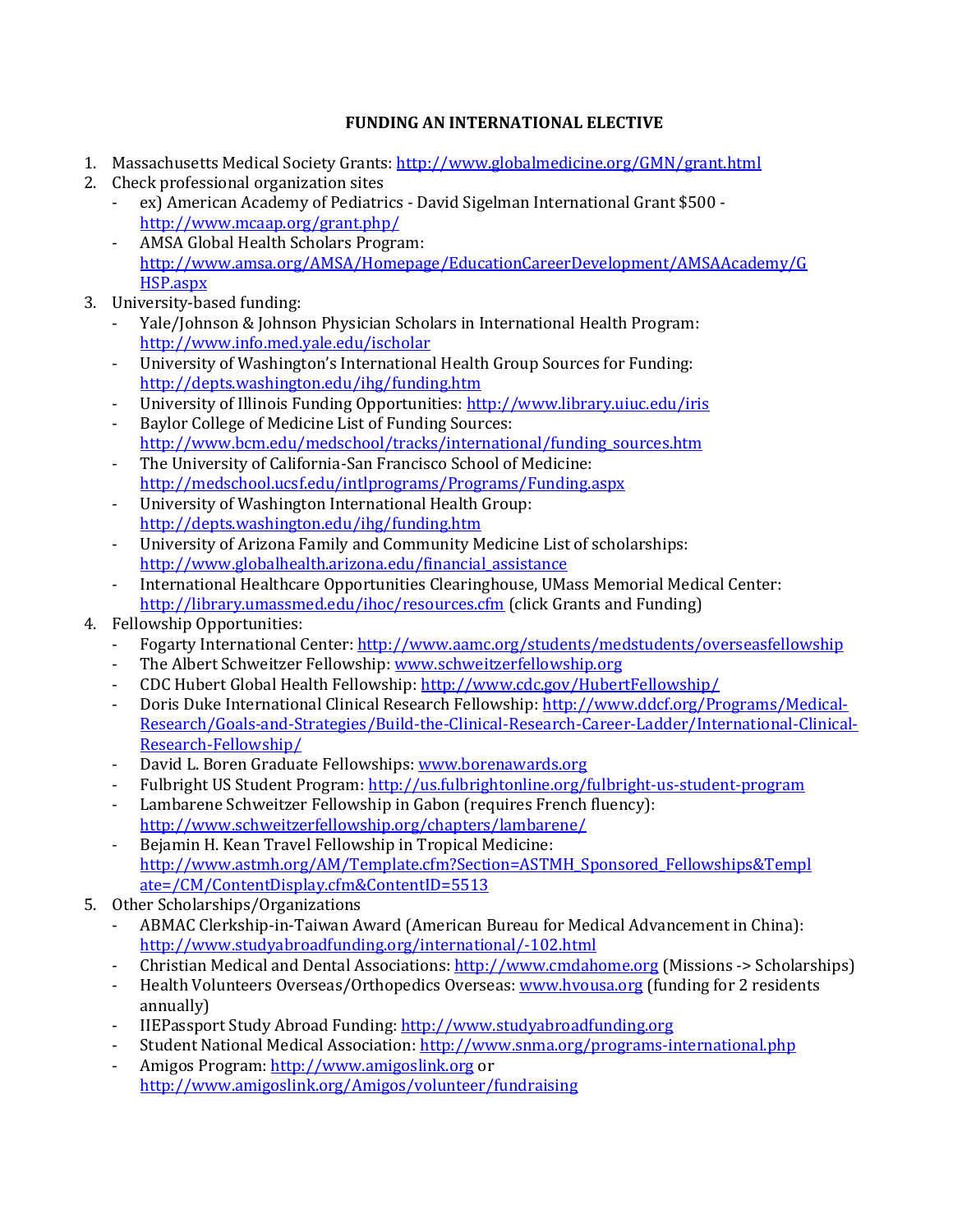- Infectious Disease Society Medical Scholars Program: [http://www.idsociety.org/Medical\\_Scholars\\_Program/](http://www.idsociety.org/Medical_Scholars_Program/)
- Association of American University Women Educational Foundation: [http://www.aauw.org/fga/fellowships\\_grants/index.cfm](http://www.aauw.org/fga/fellowships_grants/index.cfm)
- George J. Mitchell Scholarship in Ireland[: http://www.us](http://www.us-irelandalliance.org/content/3/en/George%20Mitchell%20Scholarship%20Program%20%257C%20US-Ireland%20Alliance.html)[irelandalliance.org/content/3/en/George%20Mitchell%20Scholarship%20Program%20%257C%](http://www.us-irelandalliance.org/content/3/en/George%20Mitchell%20Scholarship%20Program%20%257C%20US-Ireland%20Alliance.html) [20US-Ireland%20Alliance.html](http://www.us-irelandalliance.org/content/3/en/George%20Mitchell%20Scholarship%20Program%20%257C%20US-Ireland%20Alliance.html)
- British Marshall Scholarship: [http://www.marshallscholarship.org](http://www.marshallscholarship.org/)
- Community of Science: [http://www.cos.com](http://www.cos.com/) (database for research funding)
- The Foundation Center[: http://foundationcenter.org](http://foundationcenter.org/)
- American Association of Physicians of Indian Origin[: aapimsr.org](mailto:aapimsr@.org)
- GrantsNet:<http://sciencecareers.sciencemag.org/funding?CFID=19217&CFTOKEN=63065233>
- Institute for International Education: [http://www.iie.org](http://www.iie.org/)
- International Education Financial Aid: [http://www.iefa.org](http://www.iefa.org/)
- The George J. Mitchell Scholarships[: http://www.us-irelandalliance.org/wmspage.cfm?parm1=34](http://www.us-irelandalliance.org/wmspage.cfm?parm1=34)
- CDC Foundation[: http://www.cdcfoundation.org/index.aspx](http://www.cdcfoundation.org/index.aspx) or <http://www.cdcfoundation.org/fellowships/students.aspx>
- Medical Assistance Program (MAP) International Medical Fellowship: <http://www.map.org/content/tm>
- American Society of Tropical Medicine and Hygiene: [http://www.astmh.org/ASTMH\\_Sponsored\\_Fellowships/5888.htm](http://www.astmh.org/ASTMH_Sponsored_Fellowships/5888.htm)
- Rotary International Ambassadorial Scholarships: [http://www.rotary.org/en/StudentsAndYouth/EducationalPrograms/AmbassadorialScholarships/](http://www.rotary.org/en/StudentsAndYouth/EducationalPrograms/AmbassadorialScholarships/Pages/ridefault.aspx) [Pages/ridefault.aspx](http://www.rotary.org/en/StudentsAndYouth/EducationalPrograms/AmbassadorialScholarships/Pages/ridefault.aspx)

# **PREPARING FOR YOUR INTERNATIONAL EXPERIENCE**

## 1. General Tips

- Have a reliable contact(s) at your overseas site (supervisor, evaluator)
- Investigate the site: Work and living conditions—contact others who have been there!
- Medical/professional Preparations: diseases you'll see, malnutrition, limited diagnostic/treatment options, appropriate technologies, books to bring...
- 2. Reading and Resources:
	- Emergency Clinics of North America: Vol. 23 (2005), 149-175. Nice article by Dr. Suzanne Sarfaty and Dr. Kristian Arnold "Preparing For International Medical Service."
	- Working in International Child Health: <http://www.aap.org/sections/ich/publications.htm>
	- IHMEC Guidebook: Advising Medical Students & Residents for International Health Experiences: Google search "IHMEC Guidebook" or on-line at [https://www.google.com/url?sa=t&rct=j&q=&esrc=s&source=web&cd=1&cad=rja&uact=8&ved=0](https://www.google.com/url?sa=t&rct=j&q=&esrc=s&source=web&cd=1&cad=rja&uact=8&ved=0CC4QFjAA&url=https%3A%2F%2Fwww.med.unc.edu%2Foia%2Ffiles%2FIMHEC.pdf&ei=A2MlVJUnx6PIBObvgcgO&usg=AFQjCNEh_gluo39eWtgKF7Ozwp2-EaCgGA&sig2=y5hqzxaYDnopQHQF7Hz4nw&bvm=bv.76247554,d.aWw) [CC4QFjAA&url=https%3A%2F%2Fwww.med.unc.edu%2Foia%2Ffiles%2FIMHEC.pdf&ei=A2MlVJU](https://www.google.com/url?sa=t&rct=j&q=&esrc=s&source=web&cd=1&cad=rja&uact=8&ved=0CC4QFjAA&url=https%3A%2F%2Fwww.med.unc.edu%2Foia%2Ffiles%2FIMHEC.pdf&ei=A2MlVJUnx6PIBObvgcgO&usg=AFQjCNEh_gluo39eWtgKF7Ozwp2-EaCgGA&sig2=y5hqzxaYDnopQHQF7Hz4nw&bvm=bv.76247554,d.aWw) [nx6PIBObvgcgO&usg=AFQjCNEh\\_gluo39eWtgKF7Ozwp2-](https://www.google.com/url?sa=t&rct=j&q=&esrc=s&source=web&cd=1&cad=rja&uact=8&ved=0CC4QFjAA&url=https%3A%2F%2Fwww.med.unc.edu%2Foia%2Ffiles%2FIMHEC.pdf&ei=A2MlVJUnx6PIBObvgcgO&usg=AFQjCNEh_gluo39eWtgKF7Ozwp2-EaCgGA&sig2=y5hqzxaYDnopQHQF7Hz4nw&bvm=bv.76247554,d.aWw) [EaCgGA&sig2=y5hqzxaYDnopQHQF7Hz4nw&bvm=bv.76247554,d.aWw](https://www.google.com/url?sa=t&rct=j&q=&esrc=s&source=web&cd=1&cad=rja&uact=8&ved=0CC4QFjAA&url=https%3A%2F%2Fwww.med.unc.edu%2Foia%2Ffiles%2FIMHEC.pdf&ei=A2MlVJUnx6PIBObvgcgO&usg=AFQjCNEh_gluo39eWtgKF7Ozwp2-EaCgGA&sig2=y5hqzxaYDnopQHQF7Hz4nw&bvm=bv.76247554,d.aWw)
	- The HVO Guide to Volunteering Overseas, 4<sup>th</sup> edition[: http://www.hvousa.org](http://www.hvousa.org/)
	- SUPERCOURSE, University of Pittsburgh Department of Epidemiology. Hundreds of lectures on health in developing countries[: www.pitt.edu/~super1/](http://www.pitt.edu/~super1/)
	- University of Minnesota Online global Health Course: <http://www.globalhealth.umn.edu/education/online-global-health-course/index.htm>
	- International Medical Volunteers Association, (IMVA): [www.imva.org](http://www.imva.org/) (Click Get Ready to Go)
	- HINARI Programme for Access to Health Research: <http://www.who.int/hinari/en/>
- 3. Smartphone Apps: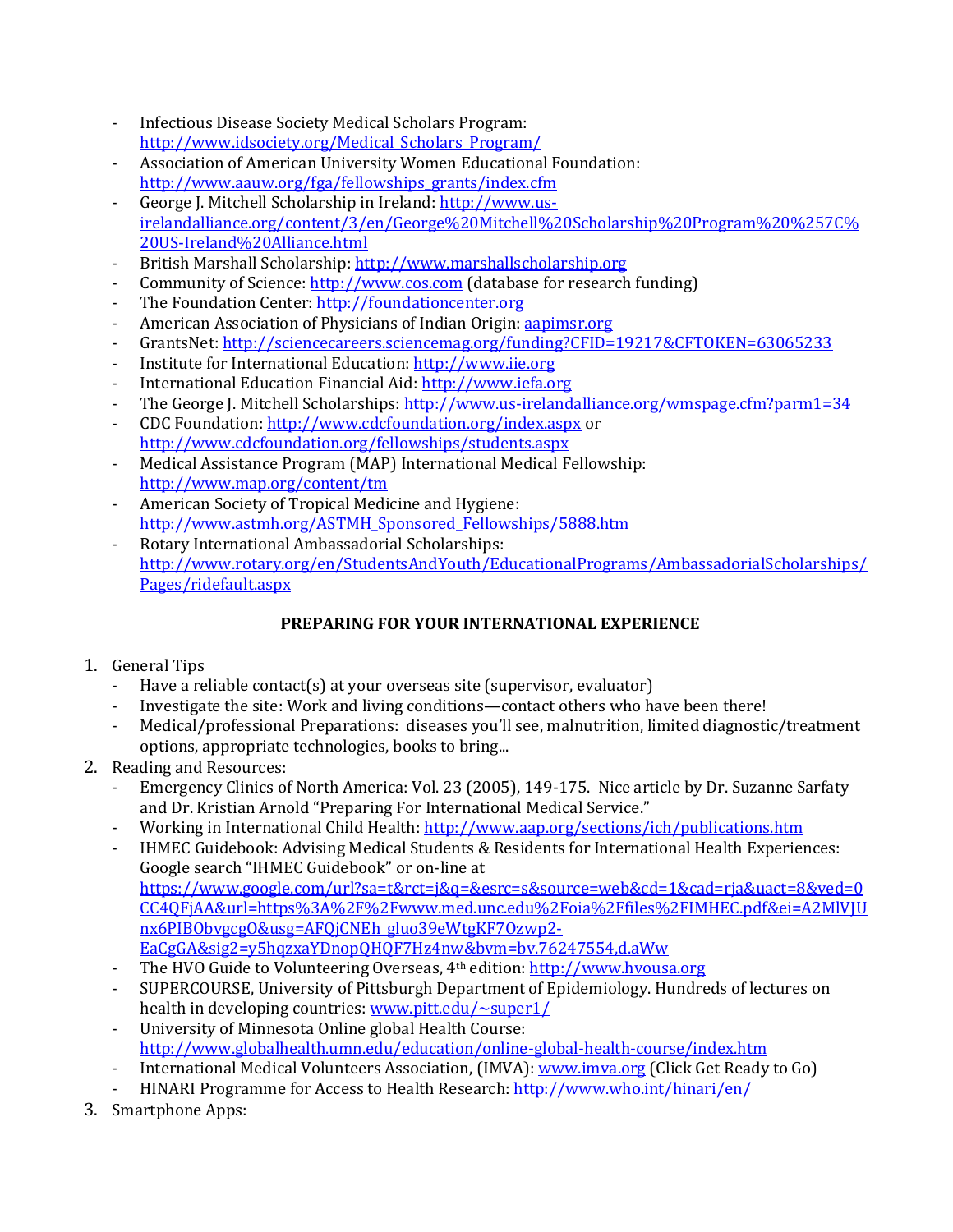- AAP Red Book Mobile App: [https://itunes.apple.com/us/app/aap-red](https://itunes.apple.com/us/app/aap-red-book/id540698874?mt=8)[book/id540698874?mt=8](https://itunes.apple.com/us/app/aap-red-book/id540698874?mt=8)
- CDC Health Information for International Travel Yellow Book app: <https://itunes.apple.com/us/app/cdc-health-information-for/id688179792?mt=8>
- IntraHealth International Inc. global health news: <https://itunes.apple.com/us/app/intrahealth/id365782387?mt=8&ign-mpt=uo=6>
- 4. Language preparation
	- Haitian Creole/English Medical Dictionary. Available from IMVA for \$10; email to *info@imva.org* or Donna Staton MD, [dstaton@massmed.org](mailto:dstaton@massmed.org)
	- Spanish (many available); for Pediatric Spanish: order on-line at: [http://www.aap.org/bst/showdetl.cfm?&DID=15&Product\\_ID=900](http://www.aap.org/bst/showdetl.cfm?&DID=15&Product_ID=900)
	- French or Russian Pocket Medical books: Russell K. Dollinger, Ph.D. Booksmythe: [www.booksmythe.com](http://www.booksmythe.com/) (Click Medical Books). Other languages also available.
- 5. Cultural preparation
	- Travel guides such as Lonely Planet, Moon Handbooks
	- Intercultural Press[: www.interculturalpress.com](http://www.interculturalpress.com/) (Type "Guides" in their search box)
- 6. Personal preparations
	- CDC Website: [www.cdc.gov](http://www.cdc.gov/) (Click on "Travelers' Health")
	- Make appointment with local travel clinic
- 7. Medical, malpractice, and evacuation insurance
	- Travel Insurance Center: http://www.worldtravelcenter.com/
	- SOS: [www.internationalsos.com](http://www.internationalsos.com/) (Medical and evacuation insurance)

## **FURTHER PROFESSIONAL TRAINING**

- 1. Graduate degrees
	- Choose a residency with an international health track
	- MPH in International Health
	- DTMH = Diploma in Tropical Medicine & Hygiene (Hopkins, Tulane, UVA, WVU, Uniformed Services UHS, Case Western, Gorgas Institute/Alabama, London School of Hygiene and Tropical Medicine, Liverpool School of Tropical Medicine...)
- 2. Study at Home
	- AMSA's Global Health Scholars Program: [www.amsa.org/AMSA/Homepage/EducationCareerDevelopment/AMSAAcademy/GHSP.aspx](http://www.amsa.org/AMSA/Homepage/EducationCareerDevelopment/AMSAAcademy/GHSP.aspx)
	- Finding Work in Global Health: A practical guide for jobseekers or anyone who wants to make the world a healthier place. Garth Osborn and Patricia Ohmans: [http://www.amazon.com/Finding-](http://www.amazon.com/Finding-Global-Health-Garth-Osborn/dp/0967560616)[Global-Health-Garth-Osborn/dp/0967560616](http://www.amazon.com/Finding-Global-Health-Garth-Osborn/dp/0967560616)
	- CDC TRAIN Public Health Learning Products[: https://cdc.train.org/DesktopShell.aspx](https://cdc.train.org/DesktopShell.aspx)
- 3. International Training Programs
	- Gorgas Course in Tropical Medicine: <http://gorgas.dom.uab.edu/>
	- Red R UK: [http://www.redr.org.uk](http://www.redr.org.uk/)
	- Relief Web training courses[: http://www.reliefweb.int/rw/rwt.nsf/doc211?OpenForm](http://www.reliefweb.int/rw/rwt.nsf/doc211?OpenForm)
	- The Swiss Tropical Institute: <http://www.sti.ch/>
	- Medecins Sans Frontieres, Doctors of the World, International Rescue Committee: http://www.msf.org/
	- Health and Child Survival Fellows Program (paid program 1-2 years): [http://apha.confex.com/apha/134am/techprogram/exhibitor\\_1252.htm](http://apha.confex.com/apha/134am/techprogram/exhibitor_1252.htm)